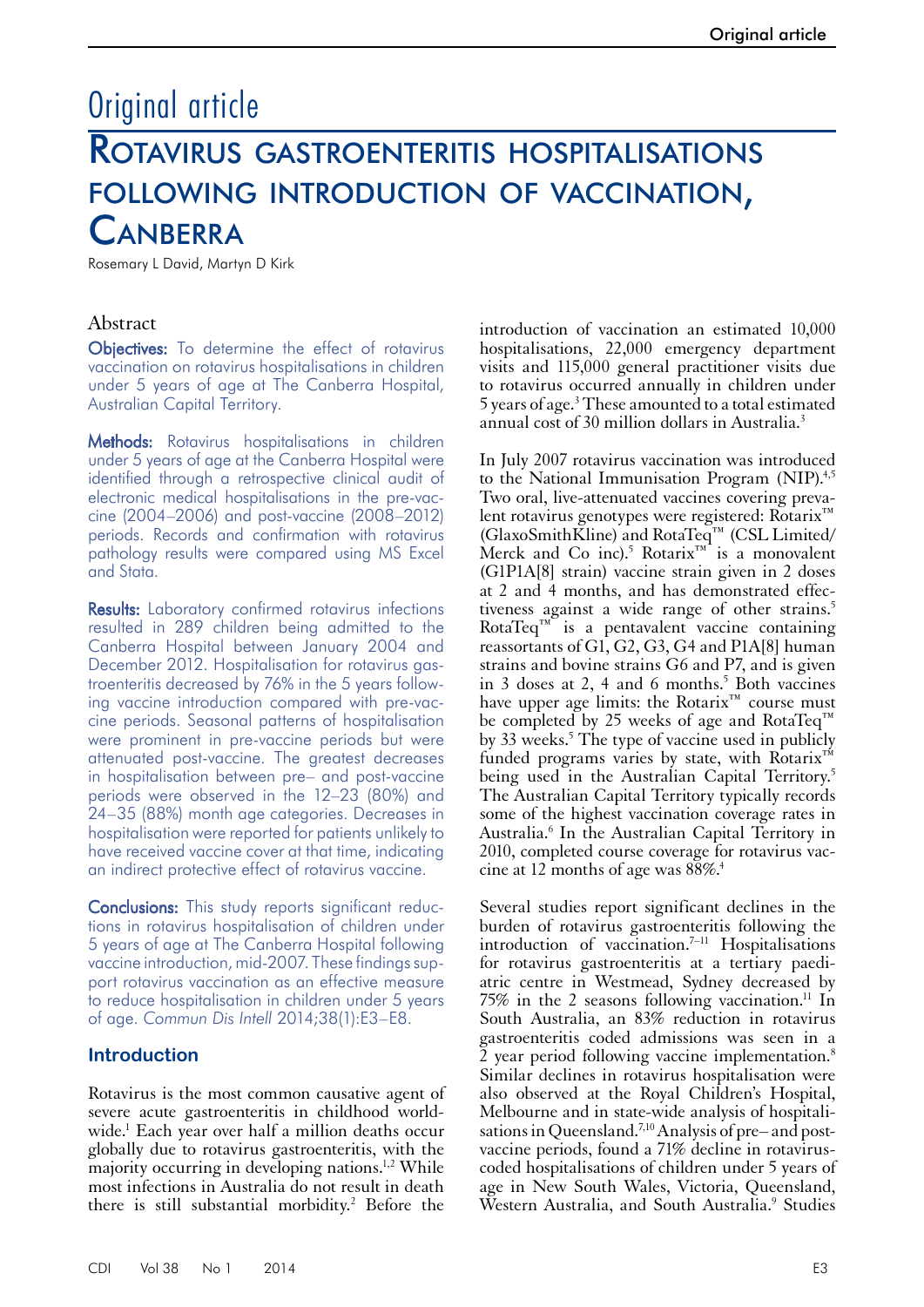have indicated that herd immunity was likely to have led to declines in rotavirus cases being seen in children who were ineligible for vaccination due to the upper age limits. $7-11$ 

Prior to the introduction of the vaccine implementation, clinical trials reported that 85%–100% of hospitalisations due to rotavirus gastroenteritis could be prevented in the 1st year following infant vaccination.12,13 The cost-effectiveness of vaccination relies on large declines in cases of rotavirus gastroenteritis, particularly in severe cases requiring hospitalisation.14,15 The current evidence confirms large decreases in morbidity associated with rotavirus infection. It is important to continue surveillance for rotavirus infection to monitor the epidemiology of infections and ensure that new strains do not emerge.

The aim of this study was to determine the effect of rotavirus vaccination on rotavirus gastroenteritis hospitalisations in children under 5 years of age at The Canberra Hospital (TCH), a major tertiary hospital servicing the Canberra region.

# **Methods**

A retrospective clinical audit of electronic patient records and pathology data was conducted at TCH. Records were requested for hospital admissions occurring between January 2004 and December 2012 in children under 5 years of age that were coded as 'rotavirus enteritis', A08.0 according to the International Classification of Diseases, 10th Revision, Australian Modification (ICD-10-AM).

Simultaneously, the TCH pathology department was asked for the records of all children under 5 years of age who tested positive for rotavirus from 2004–2012. The following information for each patient with positive rotavirus pathology: patient name, hospital identification number, place of specimen collection, date of specimen collection and date of positive test result was requested.

From the TCH patient records, the following information: a unique patient identifier, hospital identification codes, gender, date of birth, date of onset of illness, date of admission, date of rotavirus detection, date of discharge, immunisation status and primary diagnosis at discharge was recorded. Length of stay and age at admission were calculated to compare pre– and post-vaccine periods. Patients admitted and discharged on the same day were allocated a length of stay of 1 day ([http://meteor.](http://meteor.aihw.gov.au/content/index.phtml/itemId/269422) [aihw.gov.au/content/index.phtml/itemId/269422](http://meteor.aihw.gov.au/content/index.phtml/itemId/269422)).

A rotavirus case-patient was defined as someone with both a hospital record coded for rotavirus and laboratory evidence of a positive test result. Only cases where the specimen collection data for a pathology result was between the date of admission and discharge was included, to ensure the positive result identified was related specifically to the rotavirus coded admission. Patients with multiple positive rotavirus pathology results corresponding to a single admission were counted only once.

As the Rotarix™ vaccine was introduced to the vaccine schedule in mid-2007 the pre-vaccine period was defined as 2004–2006 and the post-vaccine period as 2008–2012. The pre-vaccine period was used as a baseline for comparison of different characteristics of case patients, including: ages of patients, male to female ratio and days of hospitalisation. Means and medians were compared for continuous data and proportions for categorical data. *P*<0.05 was considered as statistically significant. Trends in the number of hospitalisations for all children under 5 years, number of hospitalisations for specified age categories and seasonality of admissions were examined.

The ACT Health Human Research Ethics Committee (ACTH-HREC) approved this study. Data were analysed and stored using Microsoft Excel 2010, and Stata 12.1.

## **Results**

Two hundred and ninety-nine patient records with rotavirus coded admissions were received from the TCH medical records department. Following pathology data matching, 10 patients for whom there was no rotavirus positive pathology test asso- ciated with admission were excluded.

There were 289 admissions in children under 5 years of age from January 2004 until December 2012 that met the study criteria (Table). Of these, 52% (151/289) of case patients were male.

There was a substantial drop in the number of rotavirus hospitalisations each year at TCH in children under 5 years following the introduction of vaccination in mid-2007 (Figure 1). Pre-vaccine, there was a mean of 62 rotavirus hospitalisations per year in children under 5 years at TCH. In 2007 the vaccine was introduced mid-year. Thereafter hospitalisations declined 53% compared with the mean hospitalisations for the pre-vaccine period. For the post-vaccine period, there was an average decrease in the number of hospitalisations of 76% compared with the pre-vaccine period. In 2012, only 7 hospitalisations were recorded, representing an 89% decrease from the mean hospitalisation in the pre-vaccine period.

The total number of days of hospitalisation per year declined significantly from pre– to post-vaccine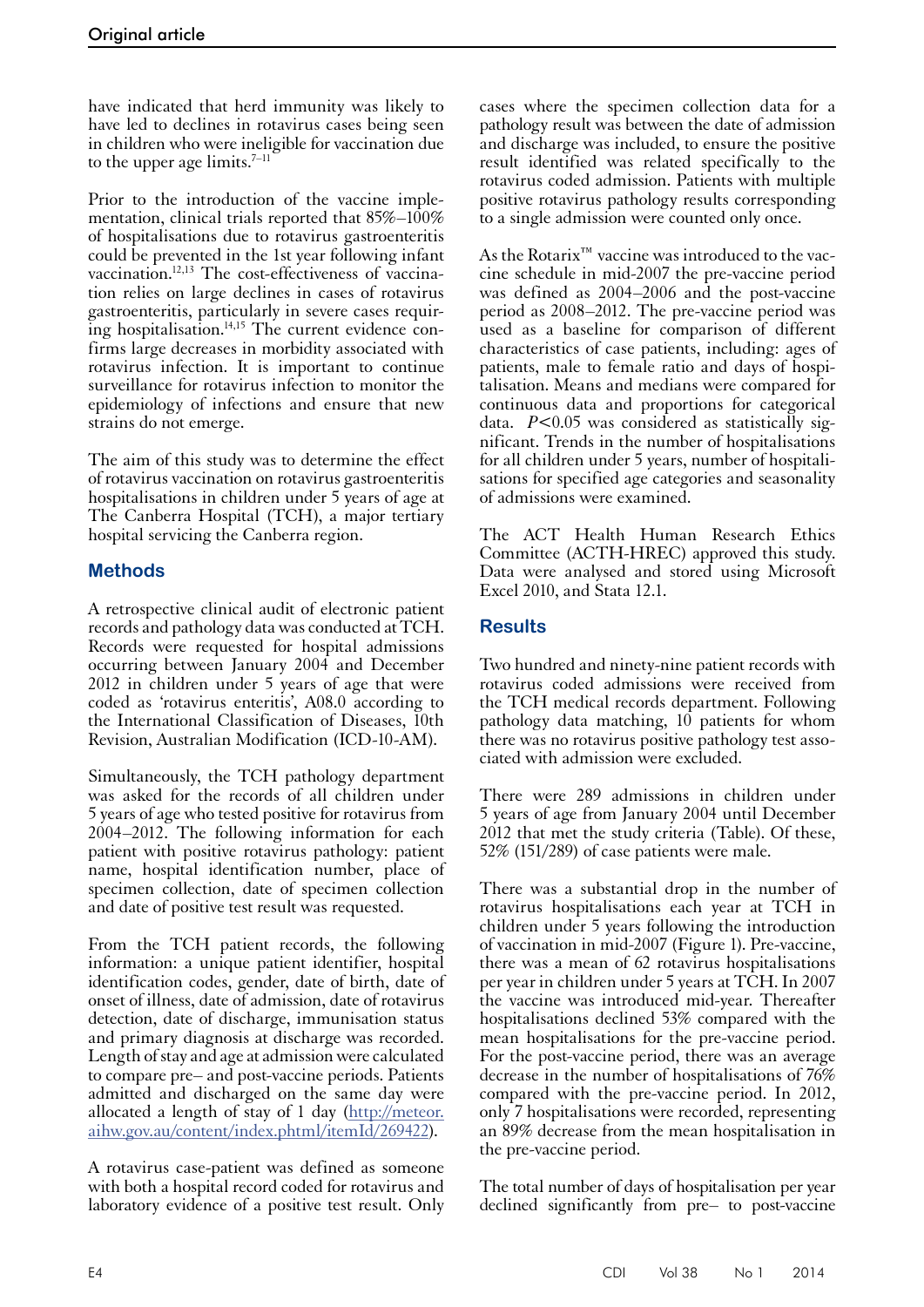| Year  | <b>Rotavirus</b><br>hospitalisations | Days of<br>hospitalisation | <b>Median days of</b><br>hospital stay<br>(range) | <b>Proportion male</b><br>$(\%)$ | Mean age at<br>admission<br>(months) |
|-------|--------------------------------------|----------------------------|---------------------------------------------------|----------------------------------|--------------------------------------|
| 2004  | 40                                   | 102                        | $2(1-14)$                                         | 61                               | 20.8                                 |
| 2005  | 56                                   | 139                        | $2(1-15)$                                         | 43                               | 20.8                                 |
| 2006  | 90                                   | 224                        | $2(1-23)$                                         | 46                               | 20.7                                 |
| 2007  | 29                                   | 124                        | $2(1-23)$                                         | 62                               | 19.8                                 |
| 2008  | 15                                   | 95                         | $2(1-44)$                                         | 40                               | 17.9                                 |
| 2009  | 18                                   | 36                         | $2(1-4)$                                          | 56                               | 28.6                                 |
| 2010  | 17                                   | 47                         | $2(1-12)$                                         | 50                               | 16.8                                 |
| 2011  | 17                                   | 75                         | $3(1-16)$                                         | 39                               | 23.9                                 |
| 2012  | 7                                    | 37                         | $5(1-16)$                                         | 57                               | 11.6                                 |
| Total | 289                                  | 879                        | $2(1-44)$                                         | 52                               | 20.7                                 |

**Table: Rotavirus hospitalisations in children less than 5 years of age, Canberra Hospital, 2004 to 2012**





**Figure 2: Length of stay for rotavirus hospitalisations in pre-vaccine (2004–2006) and post-vaccine (2008–2012) periods at the Canberra Hospital, Canberra**



periods. In the pre-vaccine period, rotavirus resulted in a mean of 155 days of hospitalisation per year, compared with a mean of 58 days of hospitalisations per year in the post-vaccine period.

The median length of stay for rotavirus gastroenteritis in the pre-vaccine period was 2 days (range  $1-23$ ), compared with  $\hat{2}$  days (range  $1-44$ ) for the post vaccination period (Figure 2). In the pre-vaccine period 93% (172/185) of cases had rotavirus recorded as the primary diagnosis compared with 72% (51/57) post-vaccine (*P*<0.001).

In the pre-vaccine period there was a clear pat- tern of seasonality related to rotavirus hospitalisa- tions, with 39% of admissions in winter and 46% in spring. In the post-vaccine period, the winter–spring predominance was maintained with 32% and 36% of hospitalisations in these seasons respectively. However, the seasonal pattern of hospitalisations was weaker in the post-vaccine

period due to small numbers (Figure 3). The proportion of hospitalisations occurring in summer increased from 4% to 19% and the number of hospitalisations did not decline between pre– and post-vaccine periods.

The mean age at admission pre-vaccine was 20.8 months. This was not found to be signifi- cantly different from the mean age post-vaccine of 19.7 months  $(P=0.87)$ . In both periods, the highest proportion of hospitalisations occurred in children who were 12–23 months of age, with 42% and 35% in the pre– and post-vaccination periods respectively.

Declines in the number of hospitalisations in the post-vaccine period in all age categories were observed, particularly in children aged 12–23 (81%) and 24–35 (88%) months (Figure 4). In children younger than 12 months of age, there was an annual mean of 13.7 hospitalisations in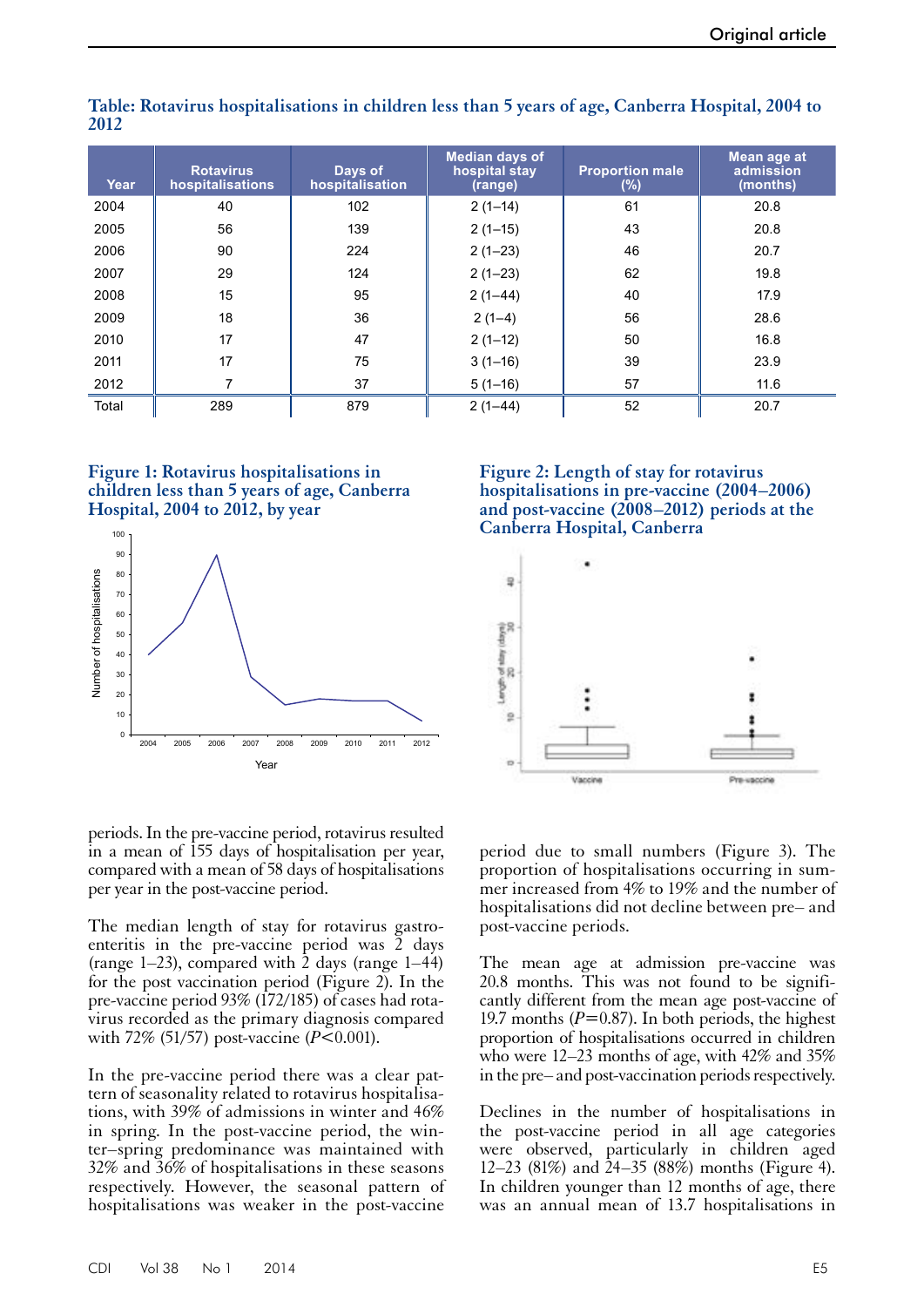#### **Figure 3: Mean annual hospitalisations for rotavirus pre-vaccine (2004–2006) and postvaccine (2008–2012) periods at the Canberra Hospital, Canberra, by season**







the pre-vaccine period, compared with 4.8 hos-<br>pitalisations in the post-vaccine period. In 2007, the number of hospitalisations of children aged 24–35 and 36–47 months decreased from the mean pre-vaccine number of hospitalisations by 85% and 43% respectively, despite children not being eligible for vaccination at that time.

#### **Discussion**

In this study examining the effect of rotavirus vaccination on rotavirus gastroenteritis hospi- talisations in children in the Australian Capital Territory, a 76% reduction in rotavirus-coded hospitalisations was observed between pre-vaccine (2004–2006) and post-vaccine (2008–2012) periods at The Canberra Hospital. Despite natural fluctuations in disease activity, decreases were consistently above 71% throughout the 5 year period

post-vaccination. The total number of days of hospitalisation declined significantly from 155 days pre-vaccine to 58 days post-vaccine. Decreases in the number of children hospitalisations in all age groups was observed, with the largest declines seen in the 12–23 and 24–35 month age categories. The declines observed were consistent with high rotavirus vaccine coverage in the Australian Capital Territory.

The magnitude of decrease in hospitalisation following rotavirus vaccination in the Australian Capital Territory is consistent with that reported for other Australian states. Studies have consistently shown decreases in rotavirus hospitalisation of over  $70\%$  from pre– to post-vaccine periods.<sup>7–11</sup> One study analysed a national database of hospitalisations and showed 71% decreases in rotavirus hospitalisation post-vaccine in Queensland, South Australia, New South Wales, Victoria and Western Australia.<sup>9</sup>

Prior to the addition of the rotavirus vaccine to the publicly funded NIP, detailed cost-effectiveness analysis was carried out.<sup>14,15</sup> There were an estimated 10,000 rotavirus hospitalisations each year in Australia between July 1998 and June 2003, which represented a significant economic and social burden.<sup>3</sup> Justification for funding the vaccine relied on significant declines in hospitalisations, contributing substantial healthcare savings. This study strengthens the existing evidence for the cost-effectiveness of rotavirus vaccination through large declines in rotavirus hospitalisation.

In this study, hospitalisations occurring in 2007 were analysed separately as vaccine was intro-<br>duced mid-2007. A 53% decrease in hospitalisation between the pre-vaccine period and 2007 was observed, despite the likelihood that only a small proportion of children would have been immunised in that year. Vaccine was introduced mid-year and the upper age limits for Rotarix™ vaccine excluded most children. The proportion of children who received the vaccine in 2007 was unable to be determined.

A 65% reduction in the number of hospitalisations of children under 12 months of age for rotavirus was observed. This is important as rotavirus infection is more likely to be severe or complicated, requiring intensive treatment, in this younger age category. Closer examination of hospitalisa- tions in the 24–35 and 36–47 month categories show declines in hospitalisation as early as 2007. These children were unlikely to have been eligible for vaccination in 2007, even accounting for early vaccine availability in the private market. These findings support the plausibility of rotavirus vaccination having an indirect protective effect for those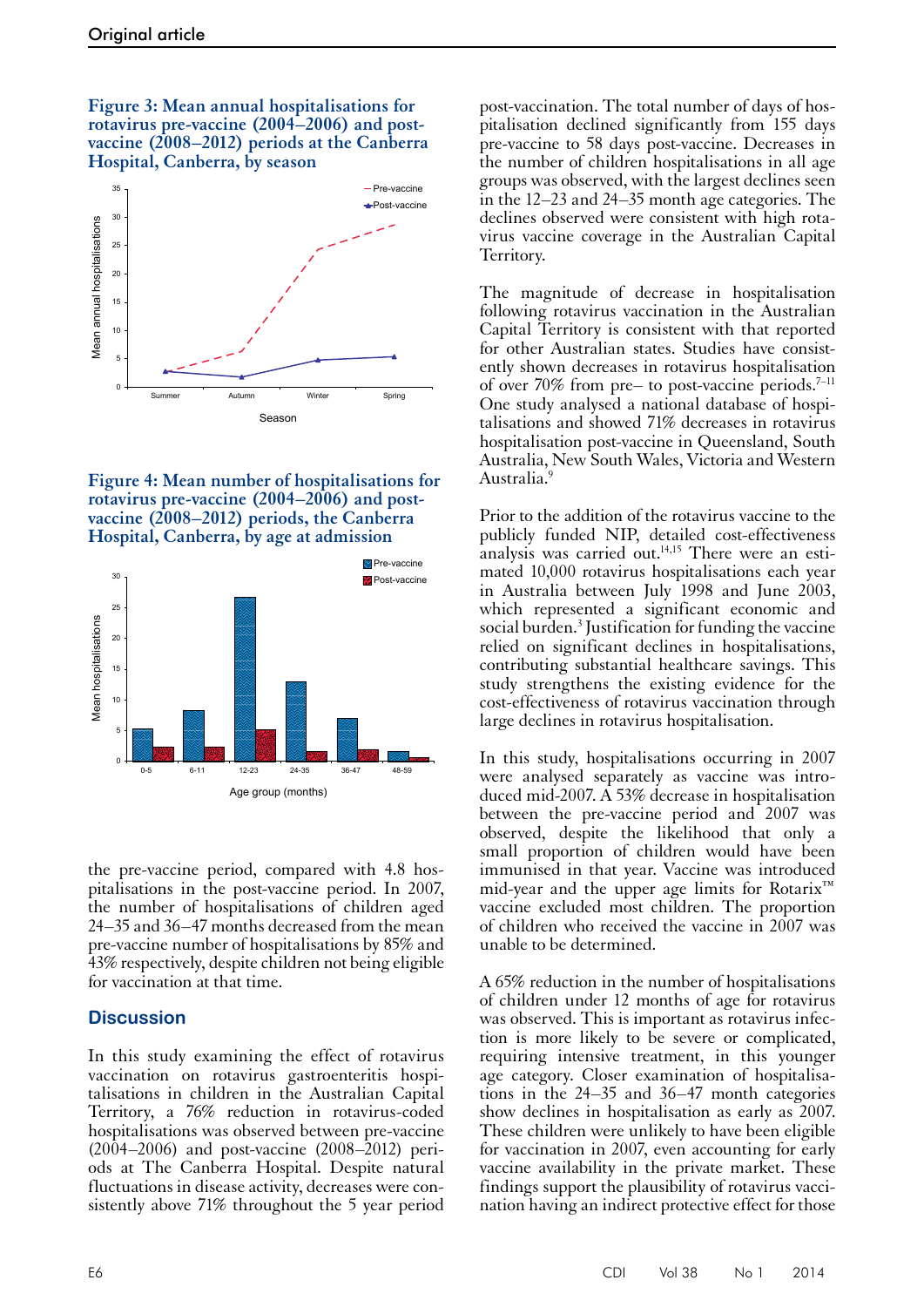not receiving vaccine.<sup>16</sup> This effect was observed in several other states including Queensland, New South Wales, South Australia and Victoria and early evidence shows protection extending to individuals older than 5 years.<sup>7-11</sup> The size of the indirect protective effect of vaccine was unable to be evaluated without accurate recording of rotavirus specific vaccination status on hospital records.

Prominent seasonal patterns of rotavirus admissions in the pre-vaccine period consistent with patterns previously documented in the Australian Capital Territory were observed.17 In the post-vaccine period, the seasonal pattern of hospitalisations was weakened, although spring–winter predominance was maintained. These findings are consistent with attenuated winter and spring hospitalisations observed in New South Wales post-vaccine.<sup>11</sup> Alterations to patterns of seasonality may have important consequences for health service planning including resource allocation. Interestingly, no decrease in hospitalisations occurring in summer months post-vaccine compared with prevaccine were seen. It is possible that patient cases occurring in summer months are fundamentally different from those in the spring–winter months. Summer infection is perhaps occurring in individuals with impaired immunity or may be related to a strain that is not covered by the current vaccine.

It was found that rotavirus coded hospital records were a good predictor of true rotavirus status and only 3% of rotavirus coded records could not be verified with positive pathology. It is unlikely that this analysis included all rotavirus hospitalisations at TCH as a proportion would not receive rotavi- rus coding due to inaccurate coding, false negative results or the absence of rotavirus stool tests being carried out. Several studies have documented declines in acute gastroenteritis coded hospitalisations between pre– and post-vaccine periods, suggesting a proportion is likely to be due to rotavirus. Decreases in rotavirus-coded hospitalisations likely underestimate true declines in hospitalisations due to rotavirus.

Several recent Australian studies have reported decreased nosocomial transmission of rotavirus following vaccine introduction. The study aimed to determine whether a case was likely to be nosocomial using the primary and secondary diagnosis on the patient discharge summary. It was found that recording of primary and secondary diagnoses varied in accuracy, which prevented meaningful analysis of potential nosocomial transmission. In both pre– and post-vaccine periods there were a number of hospitalisations with long lengths of stay, which were potentially nosocomial, however, other cases with shorter lengths of stay could not be as easily identified.<sup>11</sup>

There may have been changes in the hospital catchment area or total numbers of children under 5 years being serviced by TCH during our study, although it is unlikely that this would have altered significantly from 2004 to 2012. Regardless, the large decline in hospitalisations at TCH still represents a significant economic and resource saving for the hospital. It was also unclear whether changes occurred in the testing patterns for rotavirus following presentation with diarrhoea. This may have changed the proportion of all rotavirus cases being coded as rotavirus between 2004 and 2012. It is likely that any background changes in testing would have had only small impacts on the declines observed.

This study has shown large decreases in rotavirus hospitalisation of children under 5 years of age at TCH following introduction of rotavirus vaccine. Evidence of an indirect protective effect of vaccine extending to those who did not receive vaccine cover was reported. The findings of this study support childhood vaccination as an effective strategy to reduce economic and social burden associated with rotavirus infection. Further research could include investigation of hospitalisation for acute gastroenteritis pre– and post-vaccine to further illustrate vaccine efficacy. It would be useful to investigate the effect of vaccine introduction on nosocomial transmission in the hospital setting. The emergence of new strains of rotavirus is an ongoing possibility and it is important to continue observing paediatric hospitalisations over longer periods of time.

#### **Acknowledgements**

We thank the Canberra Hospital medical records and pathology departments, in particular Gloria Spyropoulos and Nick Cockroft, for providing records for this study.

#### **Author details**

Rosemary L David<sup>1</sup> Martyn D Kirk<sup>2</sup>

- 1. Medical Student, The Australian National University, Acton, Australian Capital Territory
- Associate Professor, Head, MAE Program, National Centre for Epidemiology and Population Health, Australian National University, Acton, Australian Capital **Territory**

Corresponding author: Associate Professor Martyn Kirk, Head, MAE Program, National Centre for Epidemiology and Population Health, Australian National University, ACTON ACT 0200. Telephone +61 2 6125 5609. Facsimile +61 2 6125 0740. Email: [martyn.kirk@anu.edu.au](mailto:martyn.kirk@anu.edu.au)